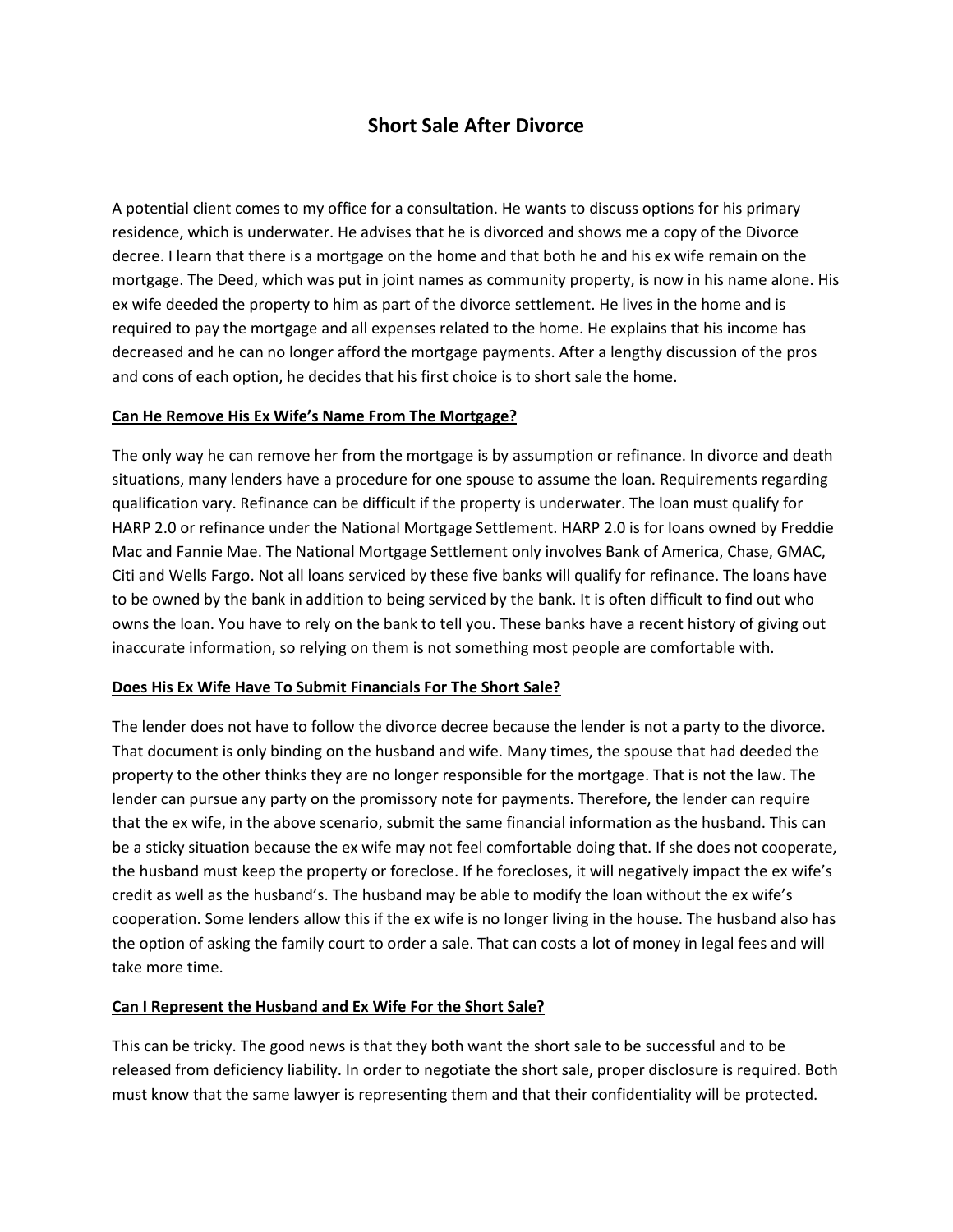This will require that their financial documents will be kept separate and not disclosed to each other. I must determine, by meeting with each of them, that they qualify for the short sale. Most lenders view divorce as sufficient hardship for short sale. If there has been reduced income in addition, that will make the hardship stronger. The spouses can decide that they each want to be represented by different attorneys for the short sale. They are not required to be represented by the same attorney.

### **What If The Ex Wife Is On The Deed Of Trust But Not On The Promissory Note**

It is possible for only one spouse to be responsible on the Promissory Note and both to be liable on the Deed of Trust. In this case, the financials required to be submitted to the lender for the short sale will only be required from the spouse that signed the Promissory Note. The spouse that signed the Deed of Trust will not have to cooperate in the short sale. However, the lender will be required to give both spouses notice of a trustee sale or judicial foreclosure. It is not unusual for one spouse to be liable on the first mortgage and both spouses to be liable on the second mortgage or home equity line of credit. In this case, both spouses will be required to submit financials to the second mortgage. It is important to make sure the approval letter is addressed to all parties that signed the Promissory Note, whether married, divorced or not related to each other. If someone is on the Deed of Trust but not the Promissory Note, they will not be addressed in the approval letter. They only need a release of the lien.

### **What If The Property Is In An LLC?**

It is rare to see a residential loan in the name of the LLC. It is almost always the case that the loan is in the name of husband and wife and the property is placed in the LLC after the close of escrow. Since the property was purchased in the name the married couple and the loan was applied for and approved in the name of the married couple, it is those individuals that remain liable on the loan. They do not receive protection from liability for the loan payments because they put the property in an LLC. For a short sale, the lender can require that the purchase contract be in the name of the husband and wife and can also require that the property be placed back into their names before it is transferred to a third party buyer. The lender wants the title to be consistent with the way they took title at the close of escrow. If the loan is in the name of the LLC, only the assets in the LLC are required to pay the loan. If the only asset in the LLC is the home that is underwater, there is nothing the lender can do to collect the money for the mortgage except to foreclose. If however, someone signed a personal guaranty for the loan made to the LLC, the lender can collect from that person.

# **What If The Divorce Decree States That The Husband Will Indemnify The Ex Wife On The Mortgage**

The lender is not bound by the indemnification because the lender is not a party to the divorce. The lender has recourse against the ex wife. If the lender collects against the ex wife, she can take the husband to Family Court to request reimbursement for monies she paid because the husband was required to indemnify her. She can request attorney's fees and costs in addition to the monies she was forced to pay to the lender. It is important to review this and the other issues discussed above when considering a short sale, loan modification, deed in lieu of foreclosure, refinance, etc.